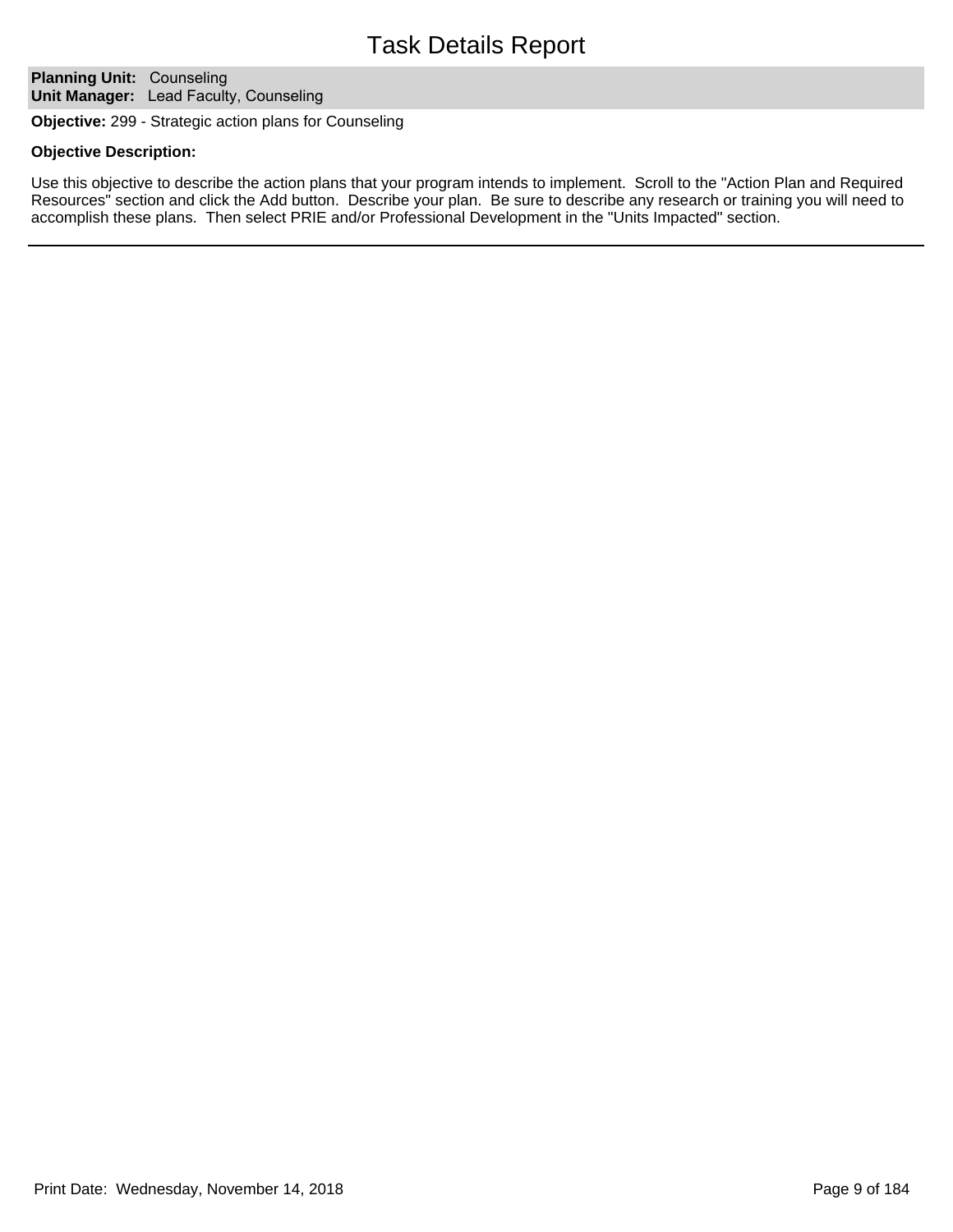# Task Details Report

| <b>Start Date:</b><br>8/18/2015 | Task Type:<br>Departmental Action<br>Plan | <b>Priority Level:</b><br>High | <b>Task Order:</b> |
|---------------------------------|-------------------------------------------|--------------------------------|--------------------|
| Due Date:                       | <b>Completion Date:</b>                   | <b>Task Status:</b>            | <b>Budget:</b>     |
| 2/28/2017                       | 2/28/2017                                 | In Progress                    | \$0                |

We plan to keep the same SAO's and SLO for the next review cycle.

SAO - Utilize a student survey to insure that students are satisfied with their counseling appointment.

Methodology: The Welcome Desk will give the survey to students when they come in for their counseling appointments in the first two weeks of February (after the drop in period). Students will complete the survey after the counseling appointment and return it to the Welcome Desk.

SLO - As a result of the counseling appointment, new or returning matriculating students will know what classes to take to meet their educational goal.

Methodology: A pre and post survey will be utilized. Students will respond to the survey question, "I know the classes to take this semester to meet my educational goal". They will be first asked this question at orientation and again after the counseling appointment to assess the learning outcome.

SAO - Insure that students who complete registration are also enrolling for classes.

Methodology: All students who complete the matriculation process (application, orientation, assessment, counseling) will be monitored to determine if they followed up with registration. Students who have not registered, will receive contact informing them that they are "registration ready". Data will be collected to determine if monitoring and contacting students results in higher registration rates.

## **Budget Remarks:**

| Date:              | Name: | Remarks: |  |
|--------------------|-------|----------|--|
| No Data to Display |       |          |  |

#### **Budget Details:**

| <b>GL Code</b>     | <b>Account</b> | <b>Description</b> | <b>Requested</b> | <b>Approved</b> |
|--------------------|----------------|--------------------|------------------|-----------------|
| No Data to Display |                |                    |                  |                 |

#### **Assignment Details:**

| <b>Name:</b>                                | Email: |
|---------------------------------------------|--------|
| Lead Faculty, Counseling darafshi@smccd.edu |        |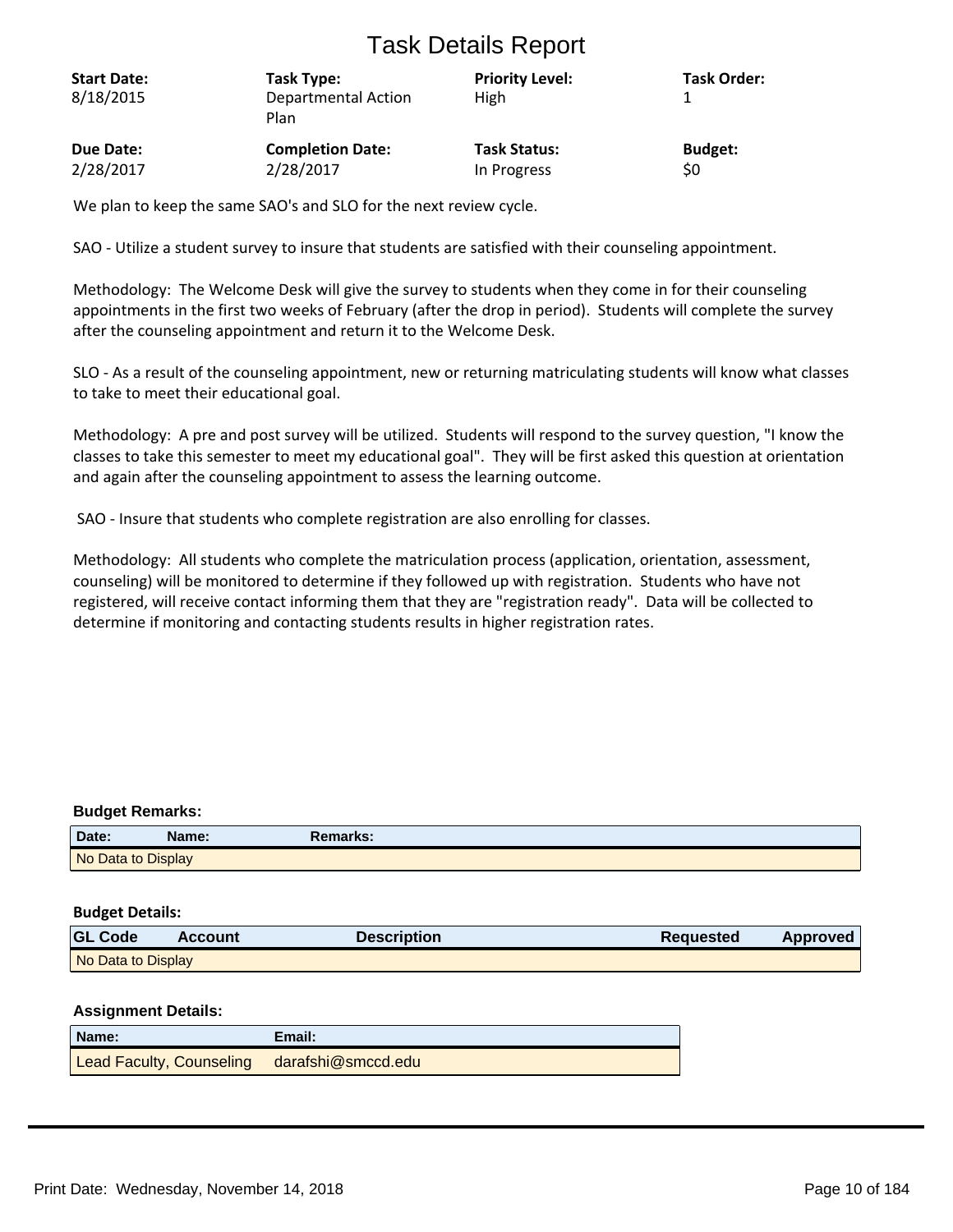## **Planning Unit: Counseling Unit Manager:** Lead Faculty, Counseling

**Objective:** 400 - Equipment, technology and facilities requests for Counseling

# **Objective Description:**

Use this objective to request supplies, equipment, technology or facilities improvements.To request equipment, Edit the "Purchase equipment" Action Plan and click the "Request Resources" button to enter the details of your equipment request. Be sure to indicate whether additional space will be needed to accommodate the requested equipment, or whether it will require maintenance agreements and or support personnel.

Facilities requests may be for changes to custodial services, maintenance, remodeling, or new construction. Create a new Action Plan for each facilities request. In the description/justification be sure to indicate whether the request is for ADA or safety-related concerns.

| <b>Start Date:</b><br>7/26/2014 | Task Type:<br><b>Departmental Action</b><br>Plan | <b>Priority Level:</b><br>High | Task Order:               |  |
|---------------------------------|--------------------------------------------------|--------------------------------|---------------------------|--|
| Due Date:                       | <b>Completion Date:</b>                          | <b>Task Status:</b><br>New     | <b>Budget:</b><br>\$5,408 |  |

Purchase instructional equipment and/or technology to enhance student learning and success.

Item name New/

Upgrade Vendor Catalog number Unit Price # Needed Justification Contact

Dell Latitude Laptop 7450 New Dell 210-ADBD \$1,352 4 Current laptops are old and heavy and not conducive for outreach activities and portability. Leslie Gambino, Dell

#### **Budget Remarks:**

| Date:              | Name: | Remarks: |
|--------------------|-------|----------|
| No Data to Display |       |          |

#### **Budget Details:**

| <b>GL Code</b> | <b>Account</b> | Description               | Reguested | <b>Approved</b> |
|----------------|----------------|---------------------------|-----------|-----------------|
| <b>ITech</b>   | Counseling     | Dell Latitude Laptop 7450 | \$5408.00 | \$0.00          |

# **Assignment Details:**

| Name:              | Email: |
|--------------------|--------|
| No Data to Display |        |